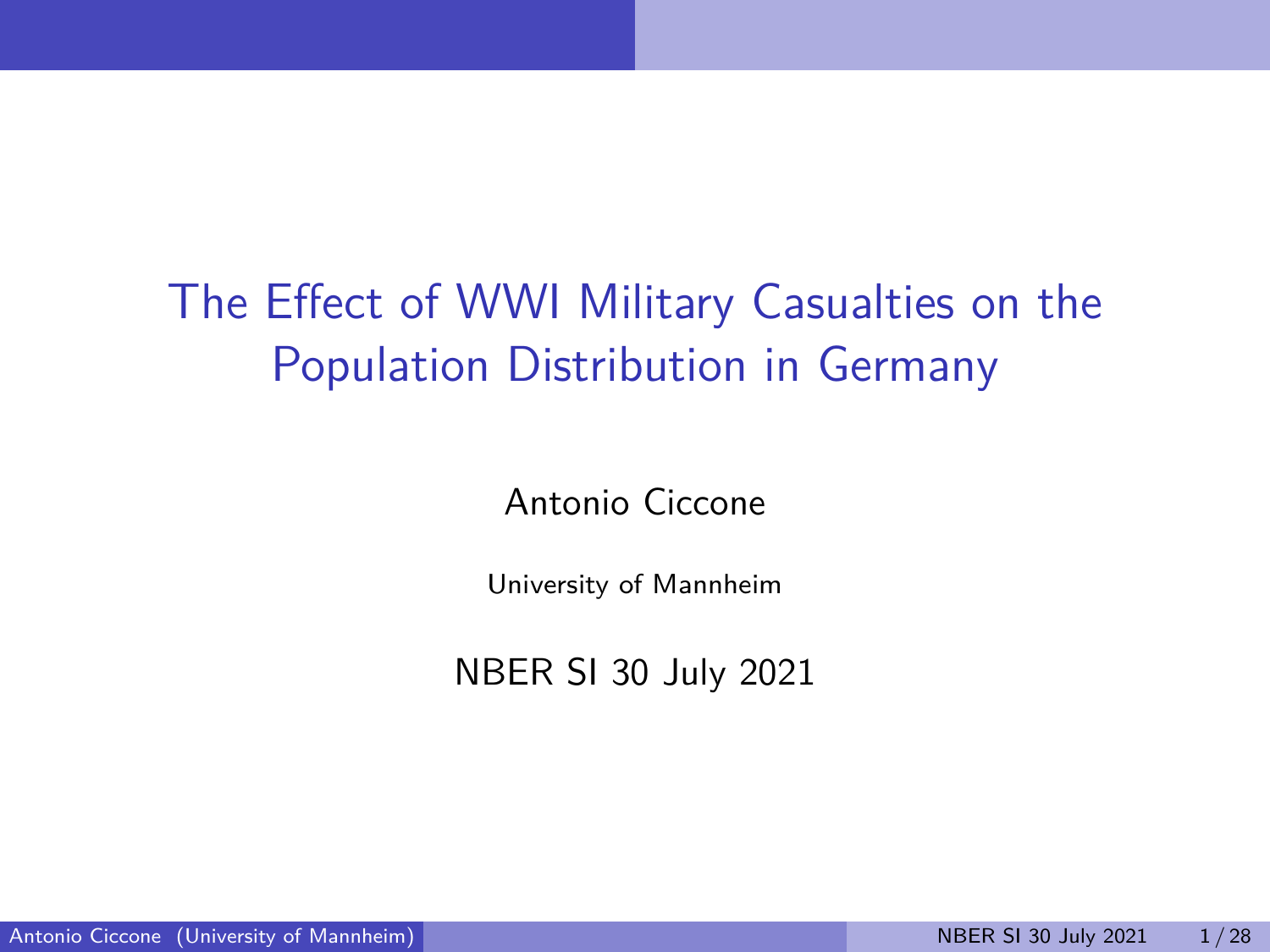<span id="page-1-0"></span>



#### [Data](#page-5-0)

- [Empirical Framework](#page-9-0)
- [Empirical Results](#page-13-0)

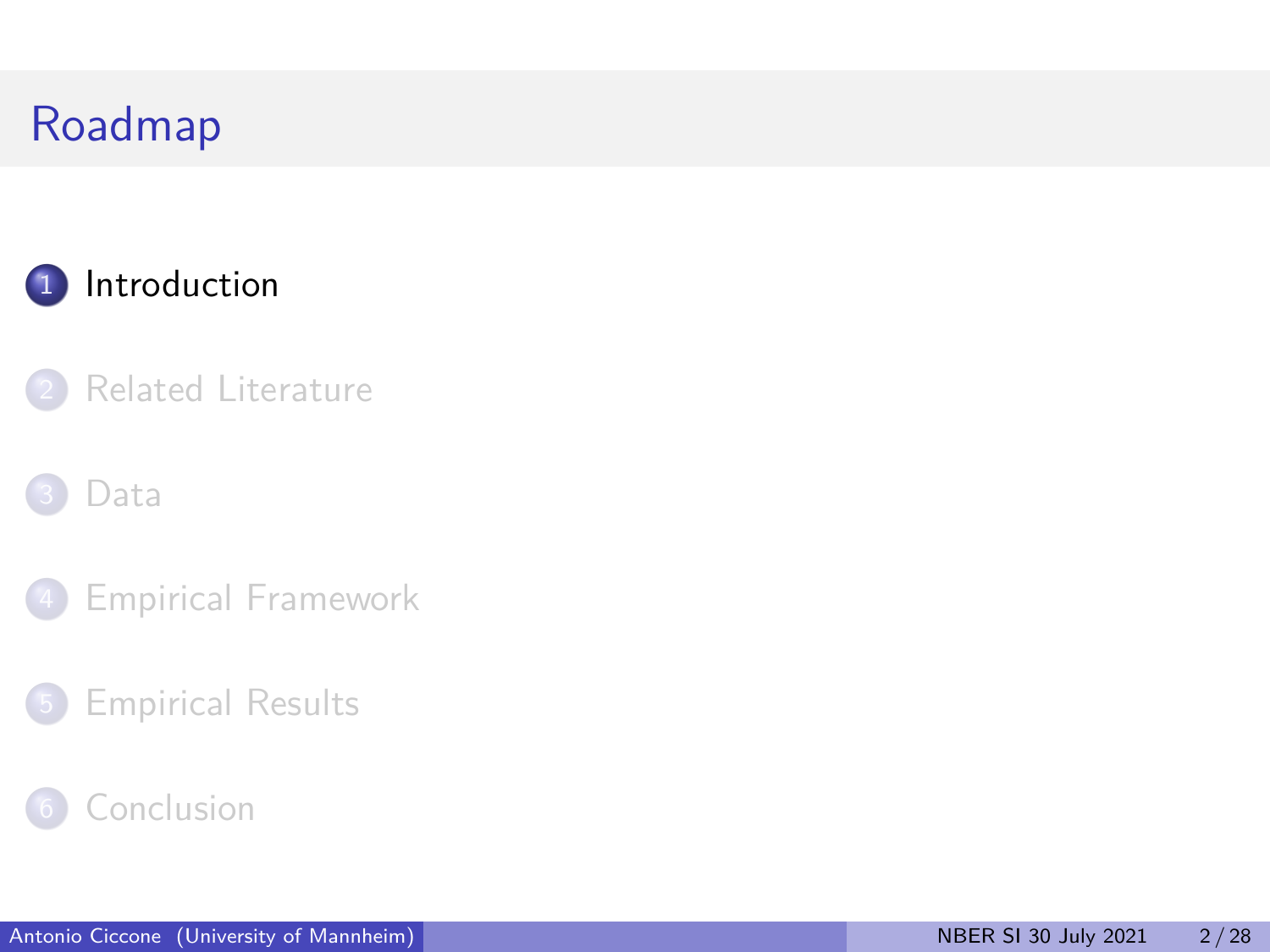- Auerbach 1913, Lotka 1925, Zipf 1949, and others since: city size distributions seem to satisfy certain statistical regularities
- Simon 1955: scale-invariant random growth may explain regularities
- economics of scale-invariant random local growth: Gabaix 1999, Duranton 2006, Rossi-Hansberg and Wright 2007, Cordoba 2008
- want to contribute evidence on persistence of local population shocks, using data on German military casualties in WWI (1914-1918)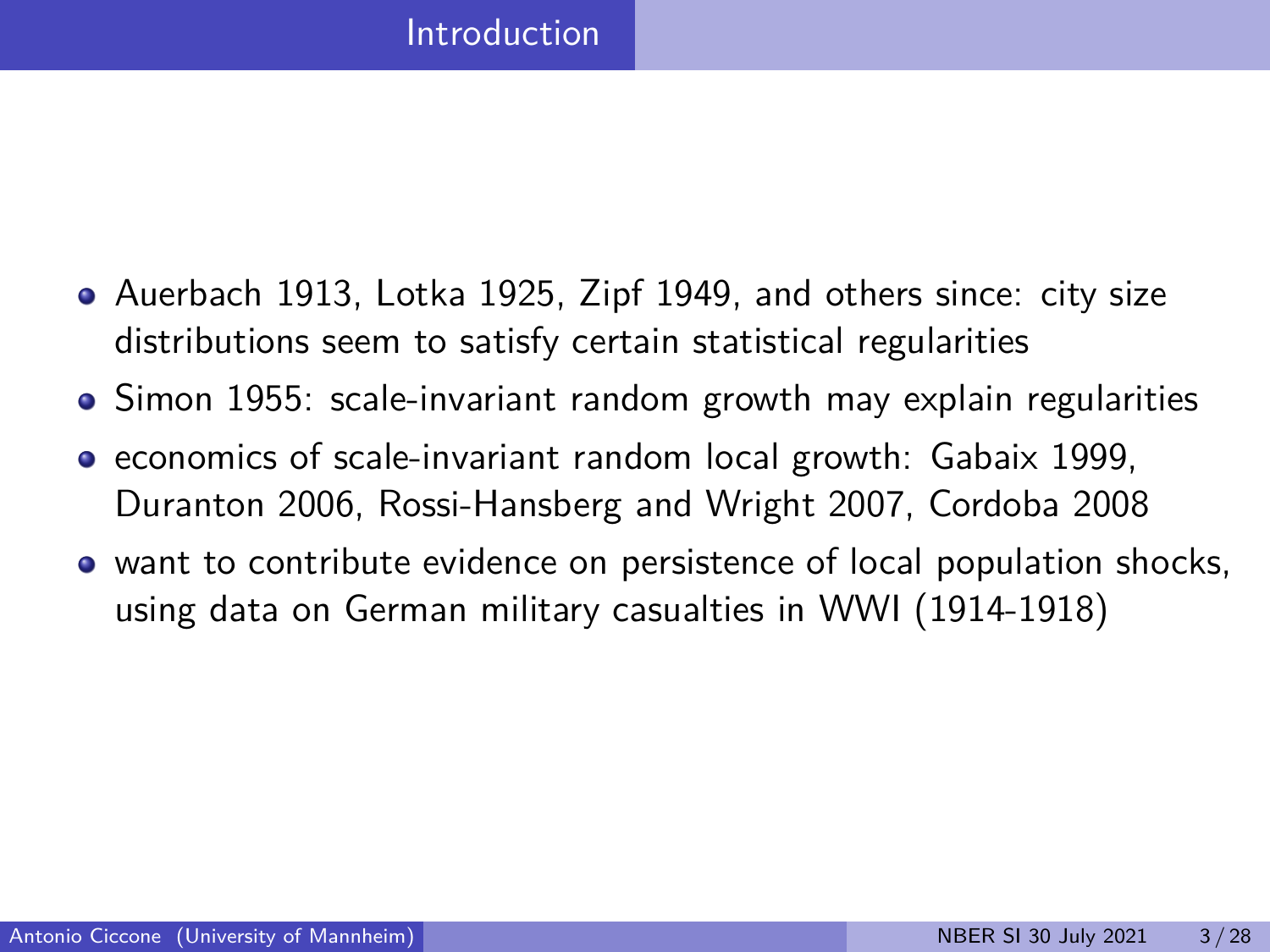<span id="page-3-0"></span>

### 2 [Related Literature](#page-3-0)

#### [Data](#page-5-0)



### 5 [Empirical Results](#page-13-0)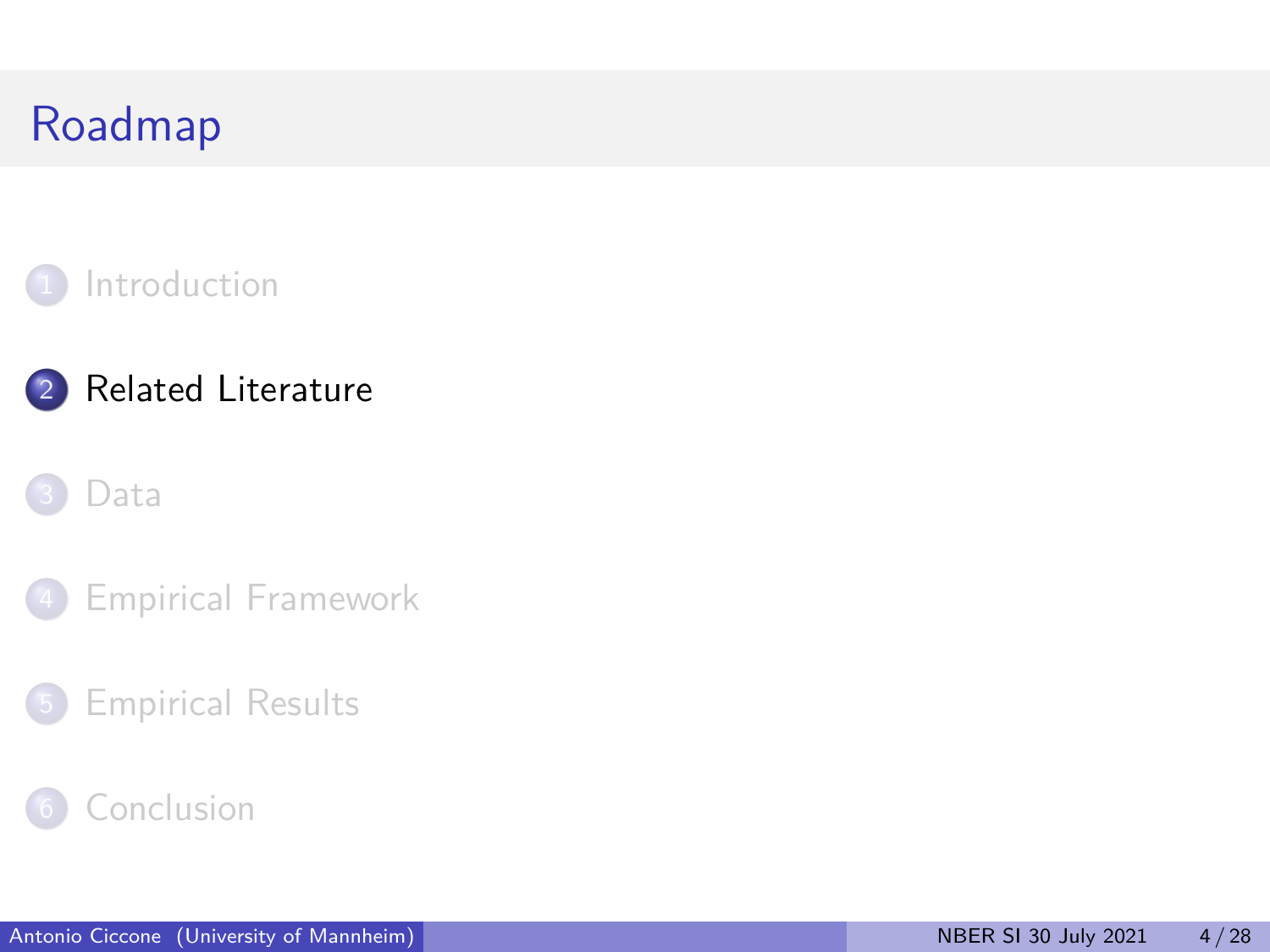- **•** scale-invariant city population growth in US: Glaeser, Scheinkman, Shleifer 1995, Eaton and Eckstein 1997, Black and Henderson 2003, Ioannides and Overman 2003, Eeckhout 2004
- effects of allied aerial bombing in WWII: Davis and Weinstein 2002, Brakman, Garretsen, and Schramm 2004 (Glaeser and Gyourko 2005 on role of housing supply for urban growth)
- Bleakley and Lin 2012: persistent effects of geographic productivity advantages long after these vanished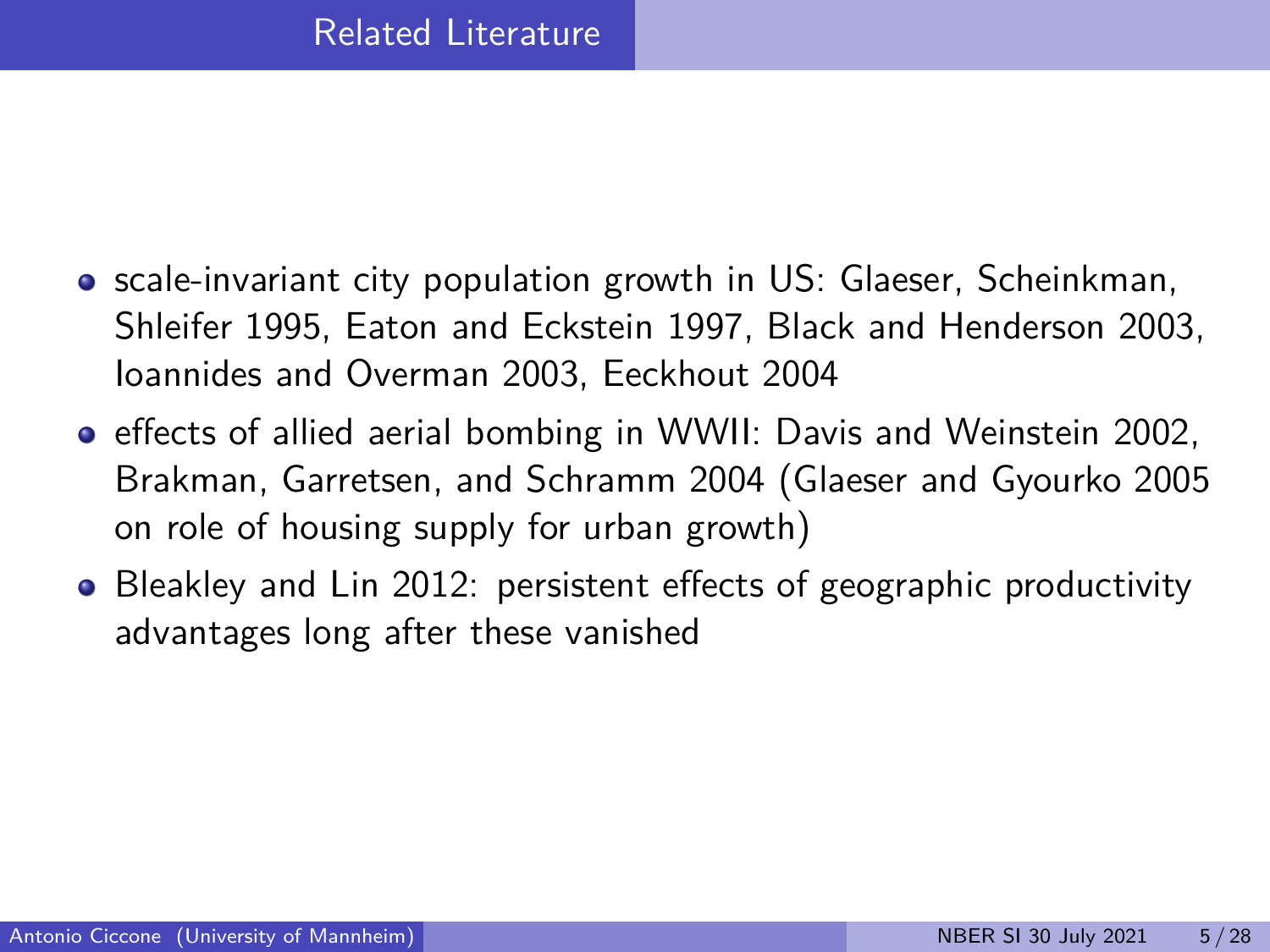<span id="page-5-0"></span>



### [Data](#page-5-0)



### [Empirical Results](#page-13-0)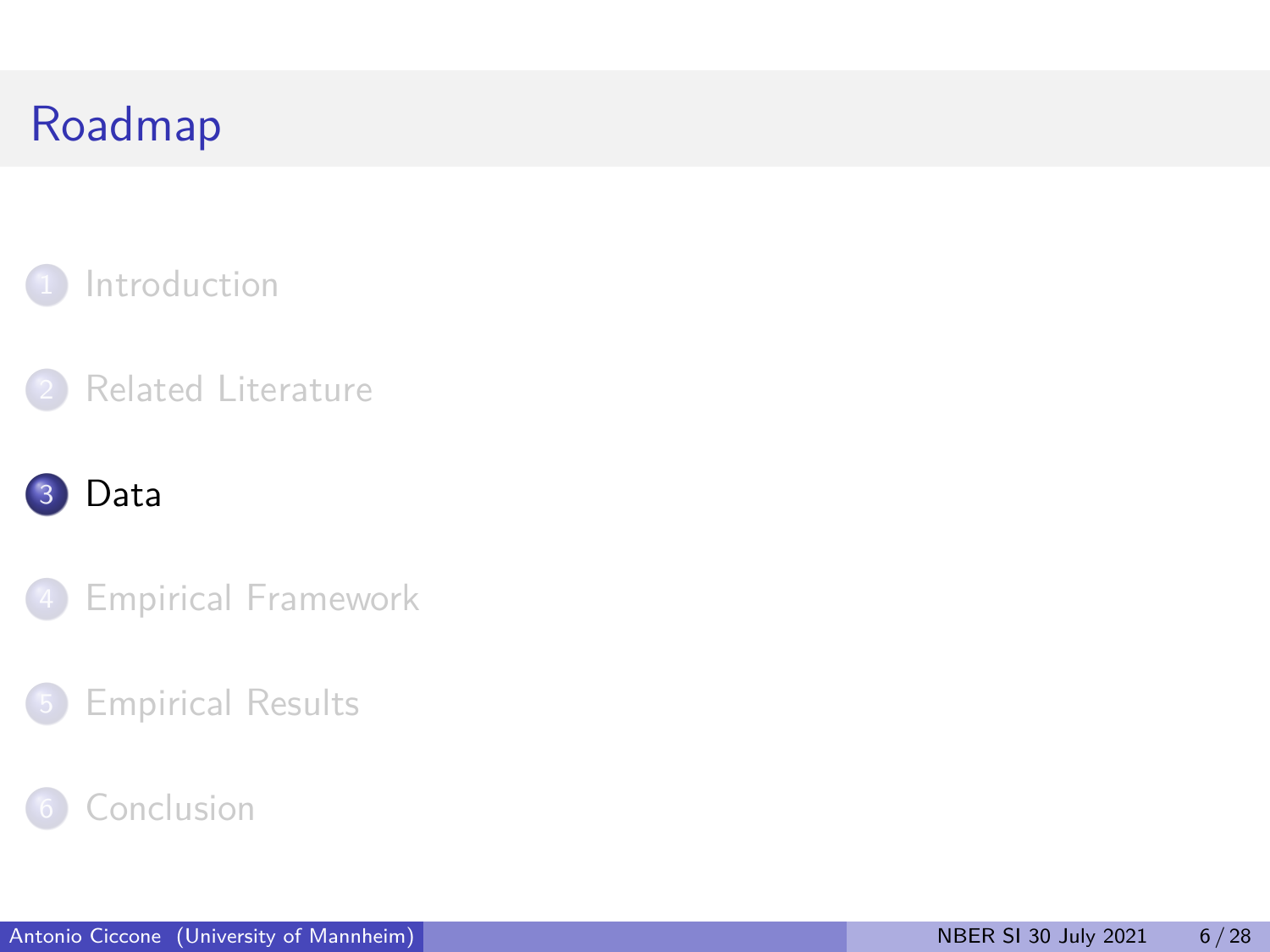#### [Data](#page-5-0)

## Map of Württemberg 1806-1945, within Germany today

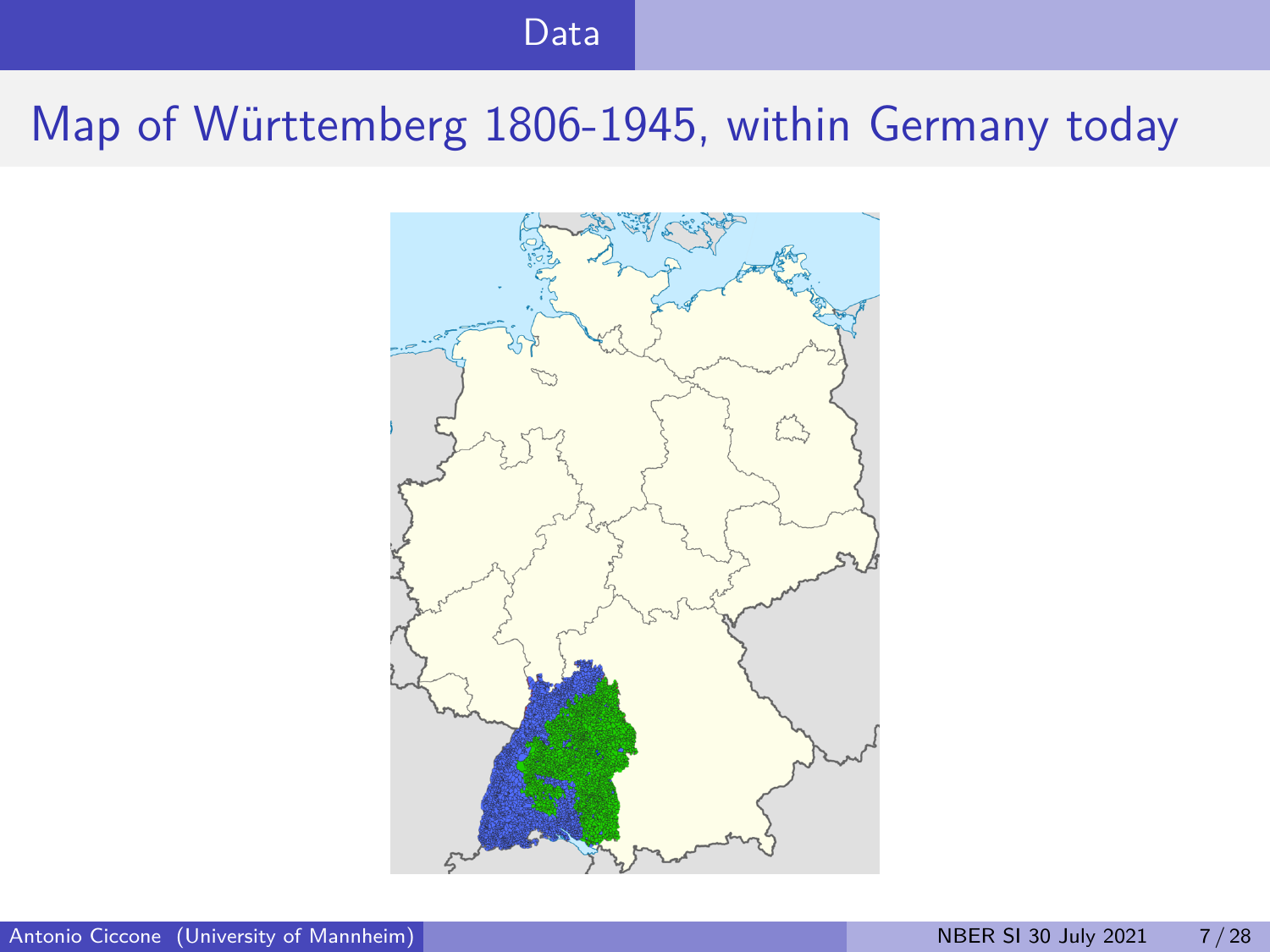Why Württemberg?

- exceptional pre-WWI 1898 and 1910 compendia of municipality statistics
- no relevant material destruction during WWI
- few changes in municipality borders up to 1970 (concentrated 1933-39)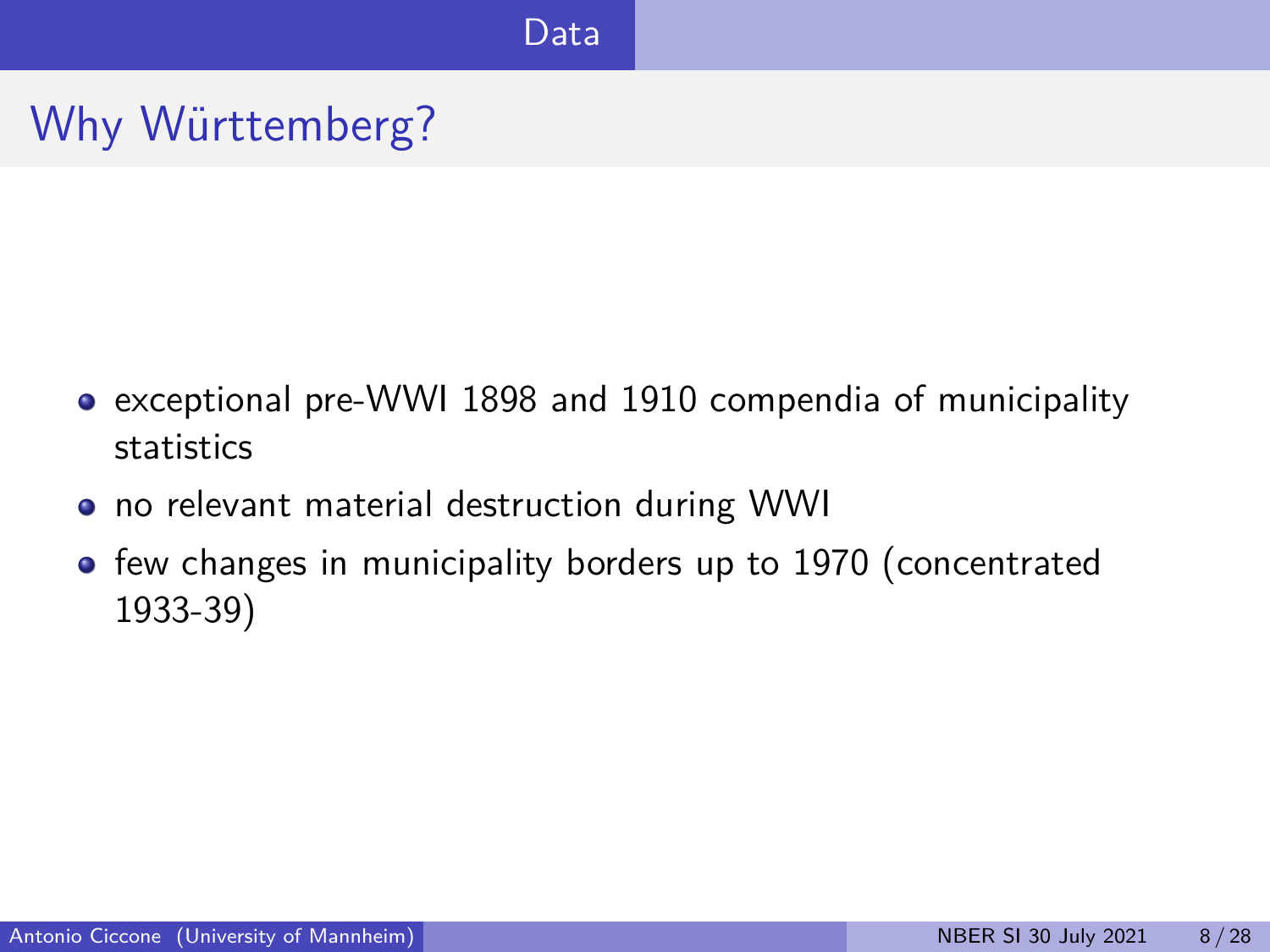#### [Data](#page-5-0)

### Some variables from 1910 statistical compendium

| population 1905                                          | income per capita 1905                                 |
|----------------------------------------------------------|--------------------------------------------------------|
| number of households 1905                                | agricultural relative to total population 1905         |
| male relative to female population 1905                  | daily wage 1884                                        |
| population density 1905                                  | growth daily wage 1884-1909                            |
| male population growth 1905-1910                         | share male population younger 14 in 1875               |
| male population growth 1900-1905                         | share male population younger 14 in 1880               |
| male population growth 1880-1900                         | share female population younger 14 in 1875             |
| female population growth 1905-1910                       | share female population younger 14 in 1880             |
| female population growth 1900-1905                       | share population younger 14 in 1895                    |
| female population growth 1880-1900                       | nonagricultural businesses per capita 1907/1905        |
| nonagricultural businesses per capita 1907/1905          | male population born in municipality relative to total |
|                                                          | male population 1895                                   |
| nonagricultural business taxes per capita 1908/1905      | female population born in municipality relative to     |
|                                                          | total female population 1895                           |
| property tax per capita 1907/1905                        | distance next train station                            |
| property tax per building 1907                           | labour force to total population 1905                  |
| land tax per square km 1907                              | share of farms below 2 hectars                         |
| fire insurance buiding values per capita 1908/1905       | share of farms between 4 and 10 hectars                |
| nonagricultural business employment per business<br>1907 | share of farms between 10 and 20 hectars               |
| stillborn or died younger than 1 year old relative to    | share of farms larger than 20 hectars                  |
| all births 1896-1905                                     |                                                        |
| population born in municipality relative to total pop-   | growth in land area of municipality 1905-1933          |
| ulation 1900                                             |                                                        |
| population born in municipality relative to total pop-   |                                                        |
| ulation 1895                                             |                                                        |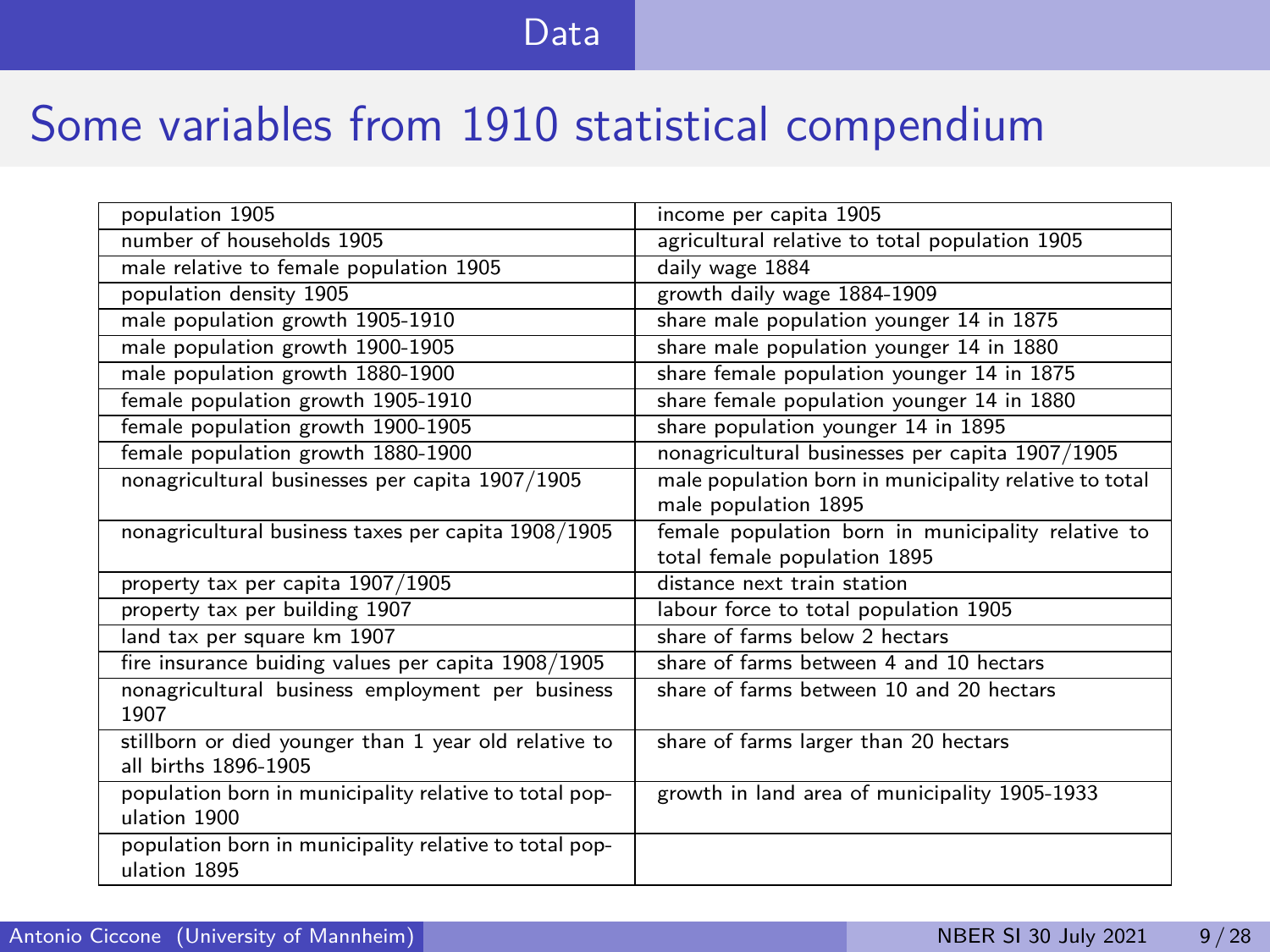<span id="page-9-0"></span>



#### [Data](#page-5-0)





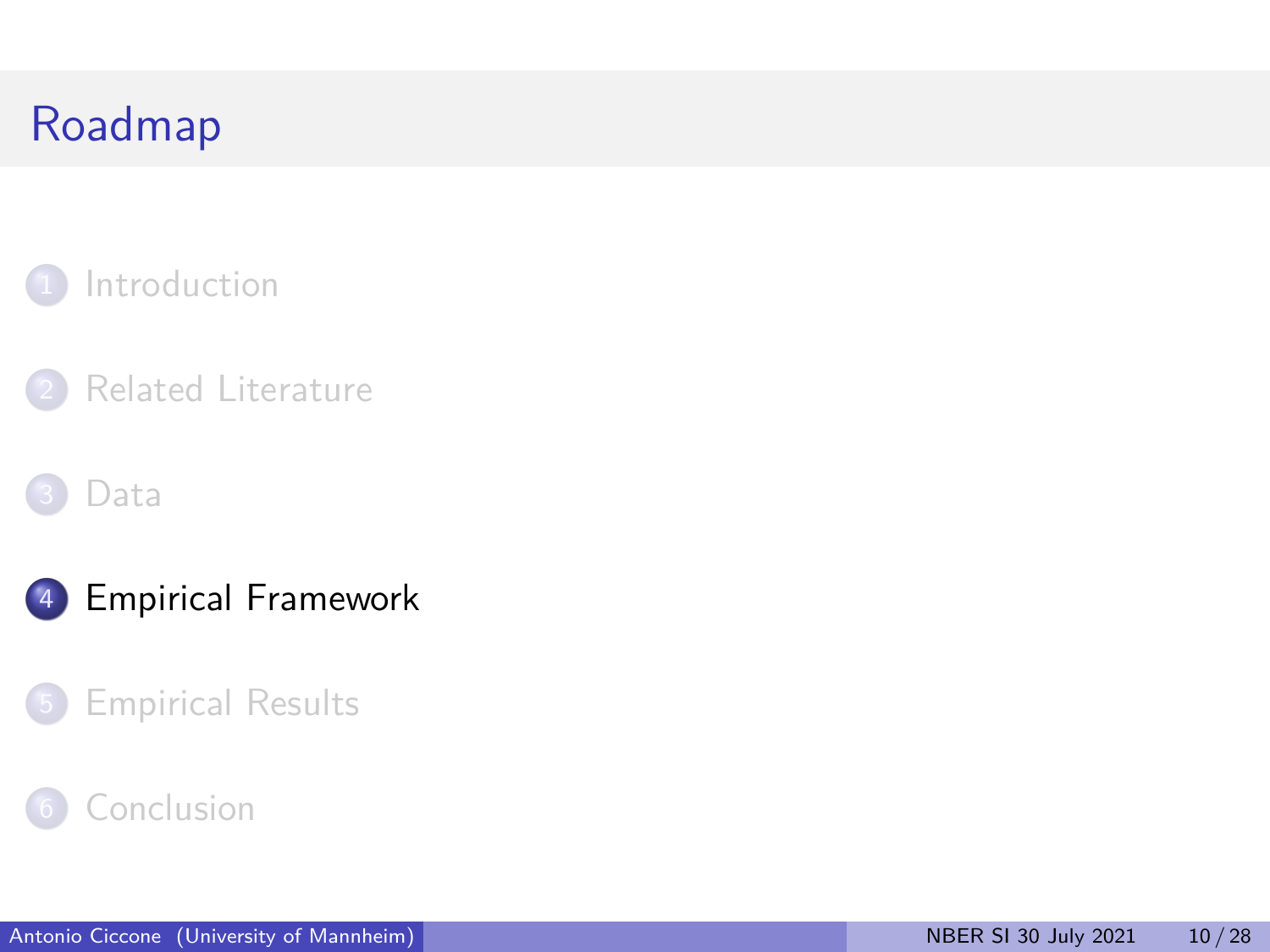[Empirical Framework](#page-9-0)

## Estimating equations: first-stage (1910-1919)

male population growth<sup>1919</sup><sub>c,1910</sub> = 
$$
\gamma \left( \frac{WWI \text{ casualties}_c}{population_c} \right) + \delta X_c + \eta_{c,1910}^{1919}
$$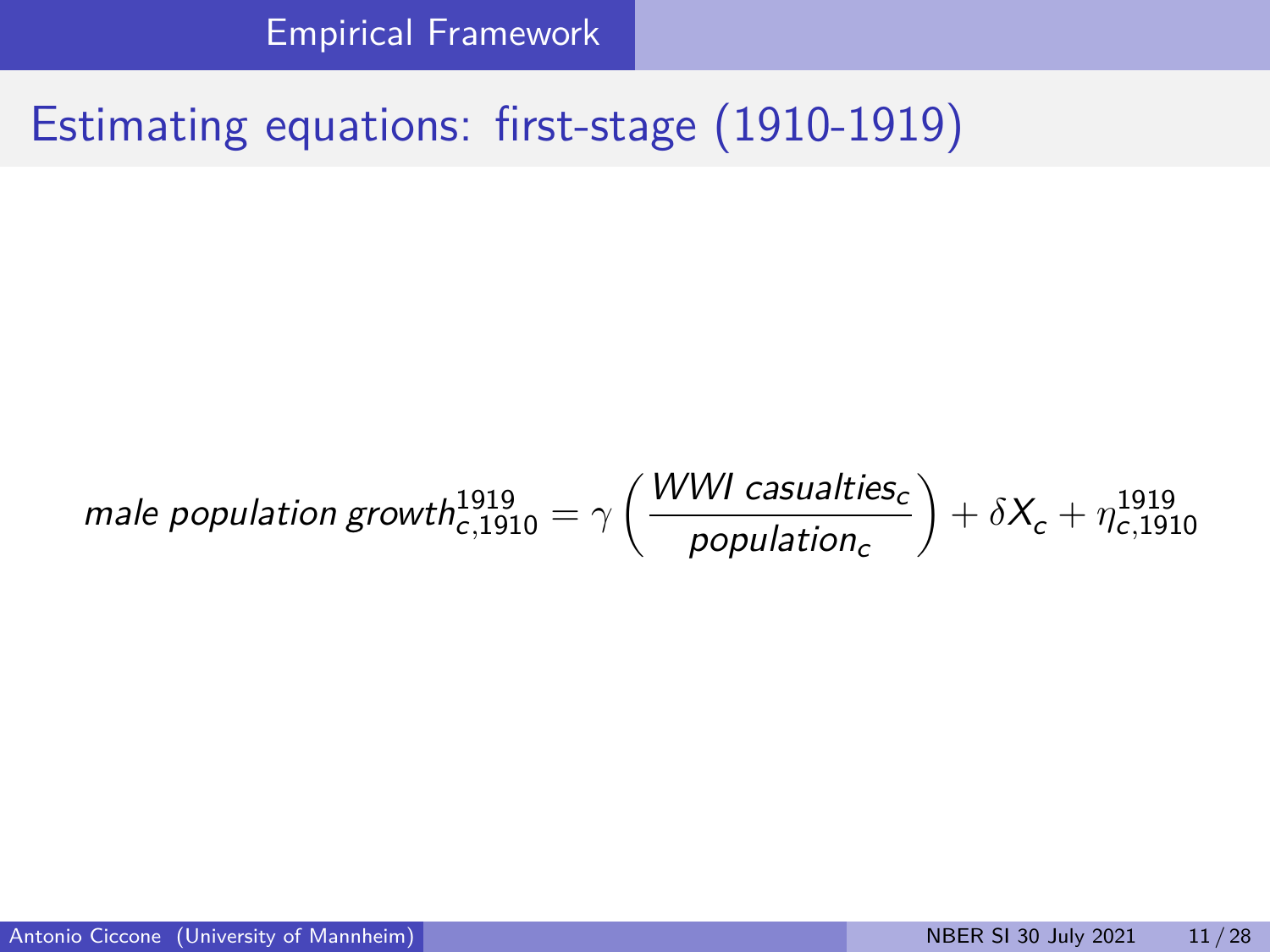[Empirical Framework](#page-9-0)

# Estimating equations: reduced-form second-stage (1910-1933)

#### male population growth $h_{c,1910}^{1933} = \lambda \left( \frac{WWI \; causations} {2}$ population $_{\rm c}$  $+ \kappa X_c + \eta_{c,1910}^{1933}$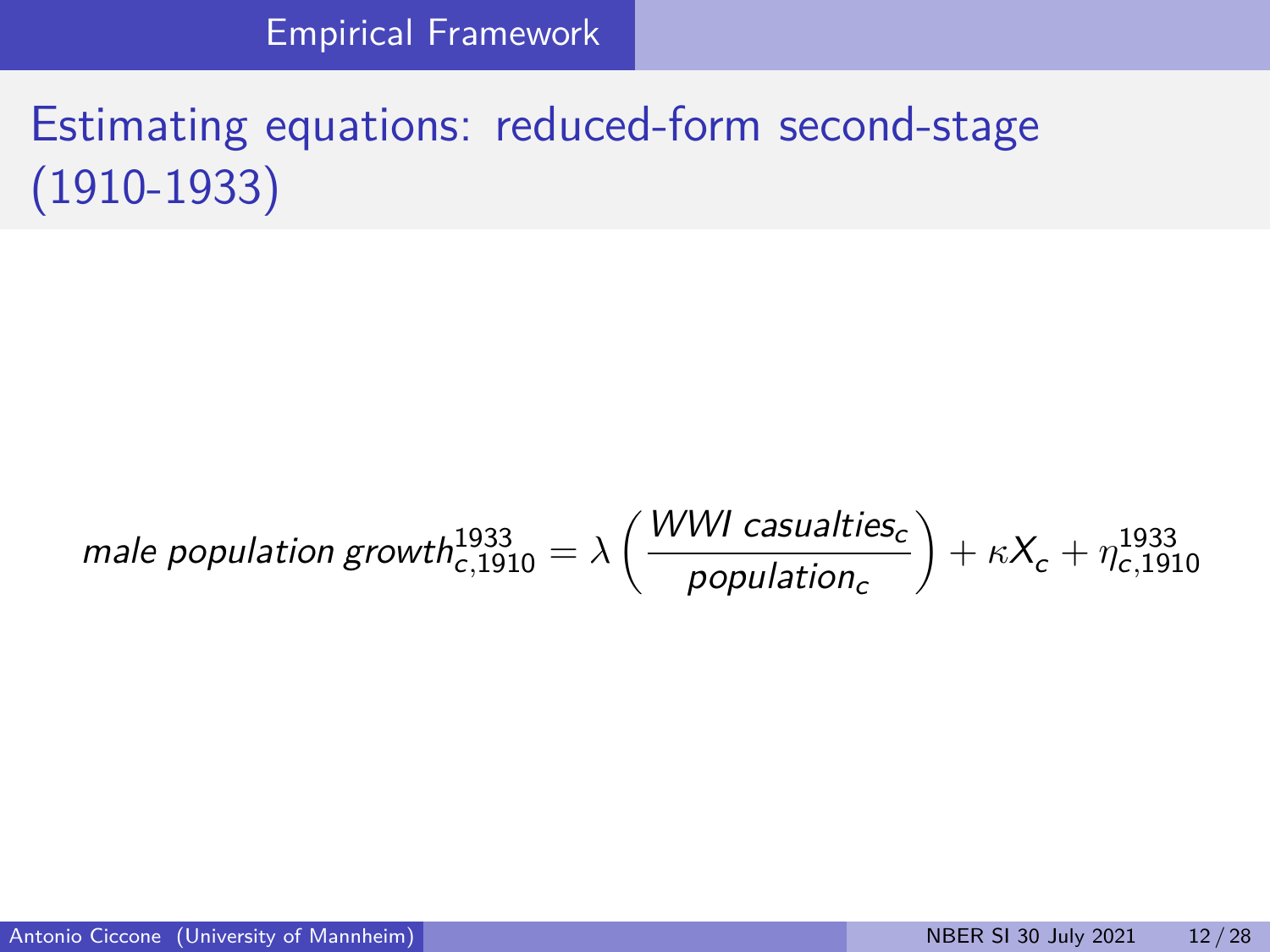[Empirical Framework](#page-9-0)

### Estimating equations: second-stage (1910-1933)

 $p$ opulation growth $_{c,1910}^{1933} = \phi\left(\right.$  (male population growth $_{c,1910}^{1919}\right) + \mu X_c + \eta_{c,1919}^{1933}$ ⇑ instrument: WWI casualties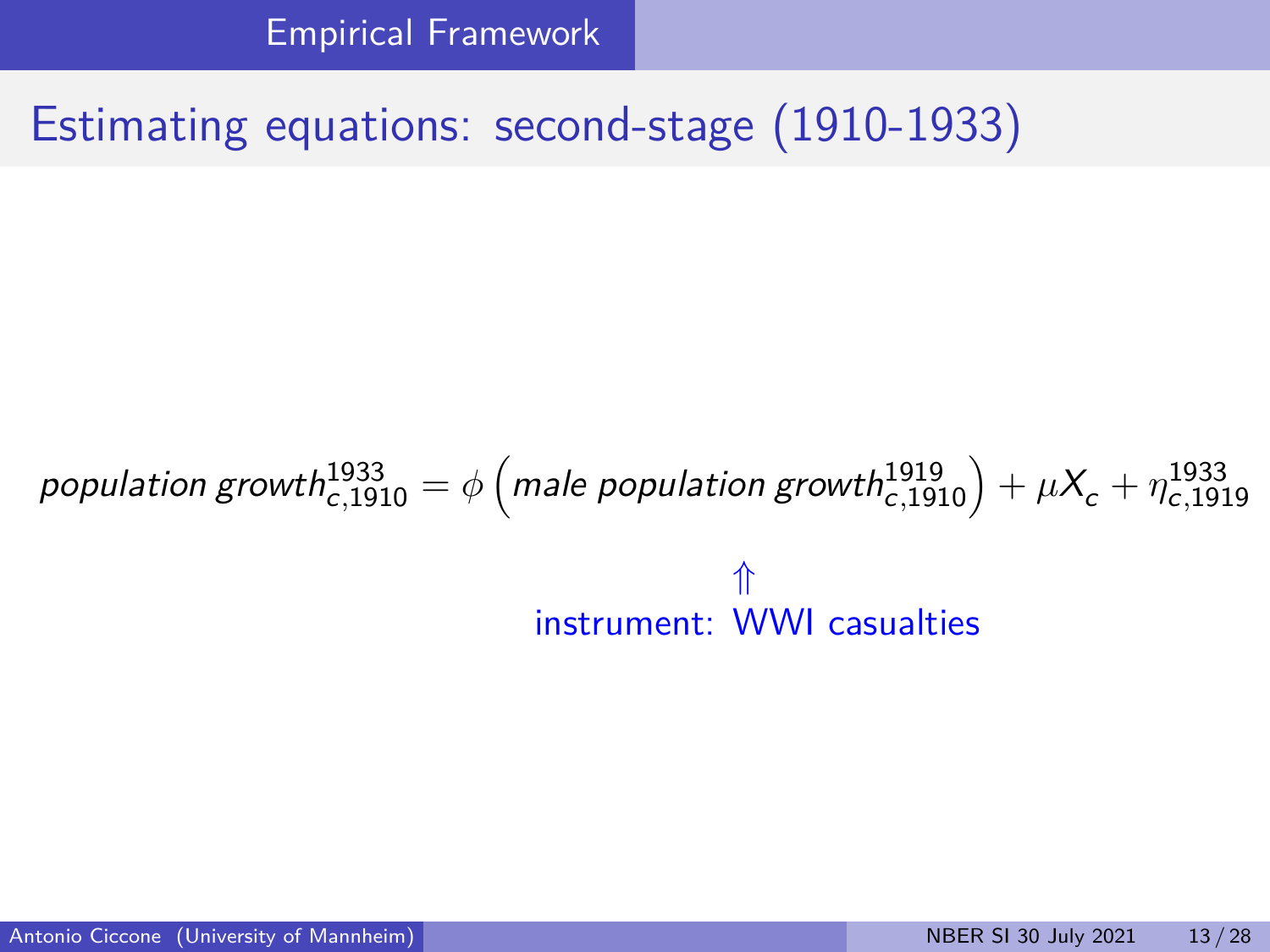<span id="page-13-0"></span>



#### [Data](#page-5-0)



### [Empirical Results](#page-13-0)

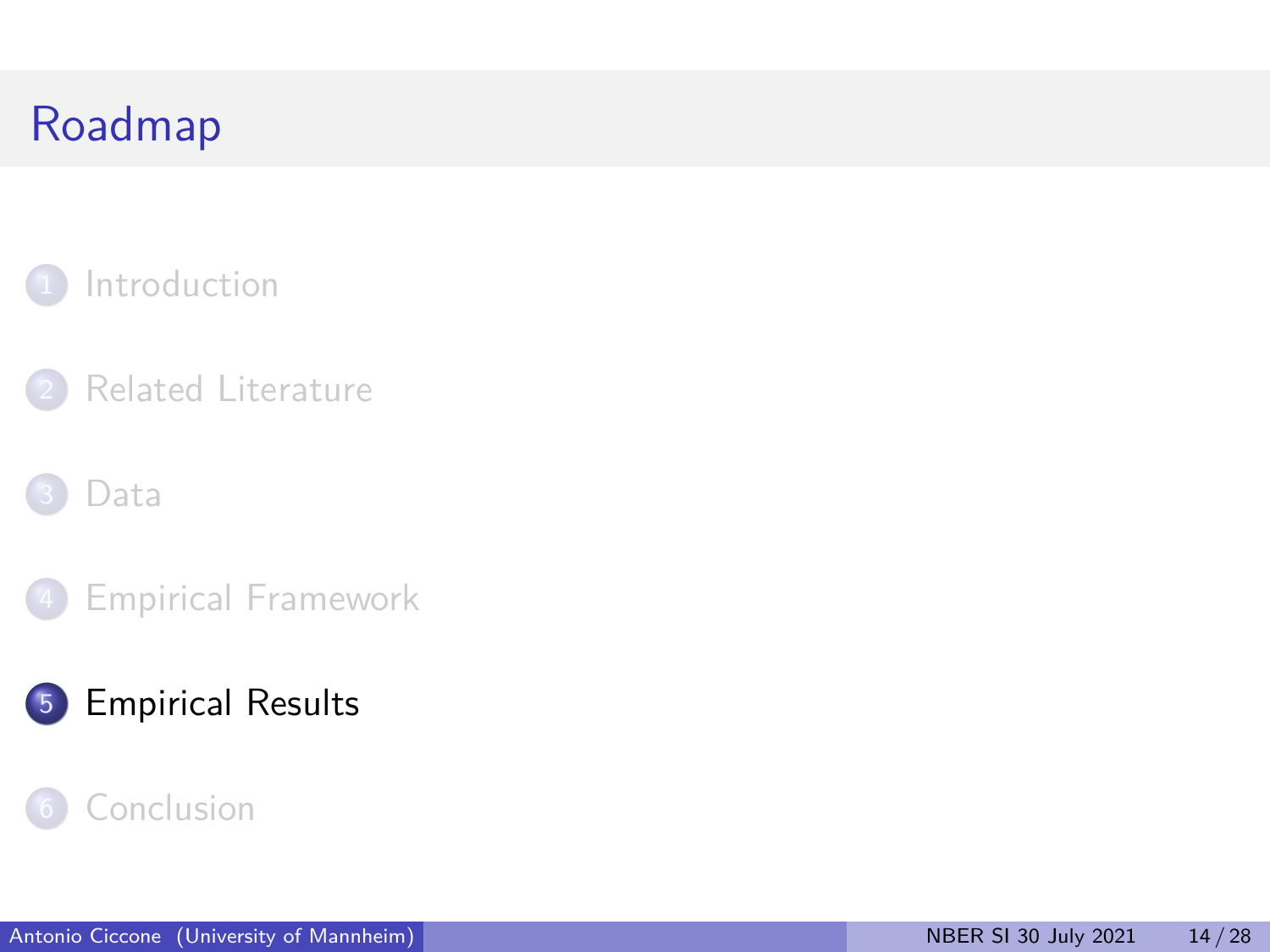### <span id="page-14-0"></span>**[Introduction](#page-1-0)**

### [Related Literature](#page-3-0)



#### 4 [Empirical Framework](#page-9-0)

#### 5 [Empirical Results](#page-13-0)

- [Reduced-form evidence using binscatter plots](#page-14-0)
- [Effects in 1919 and 1933](#page-18-0)
- [Effects in 1939, 1950, and 1960](#page-22-0)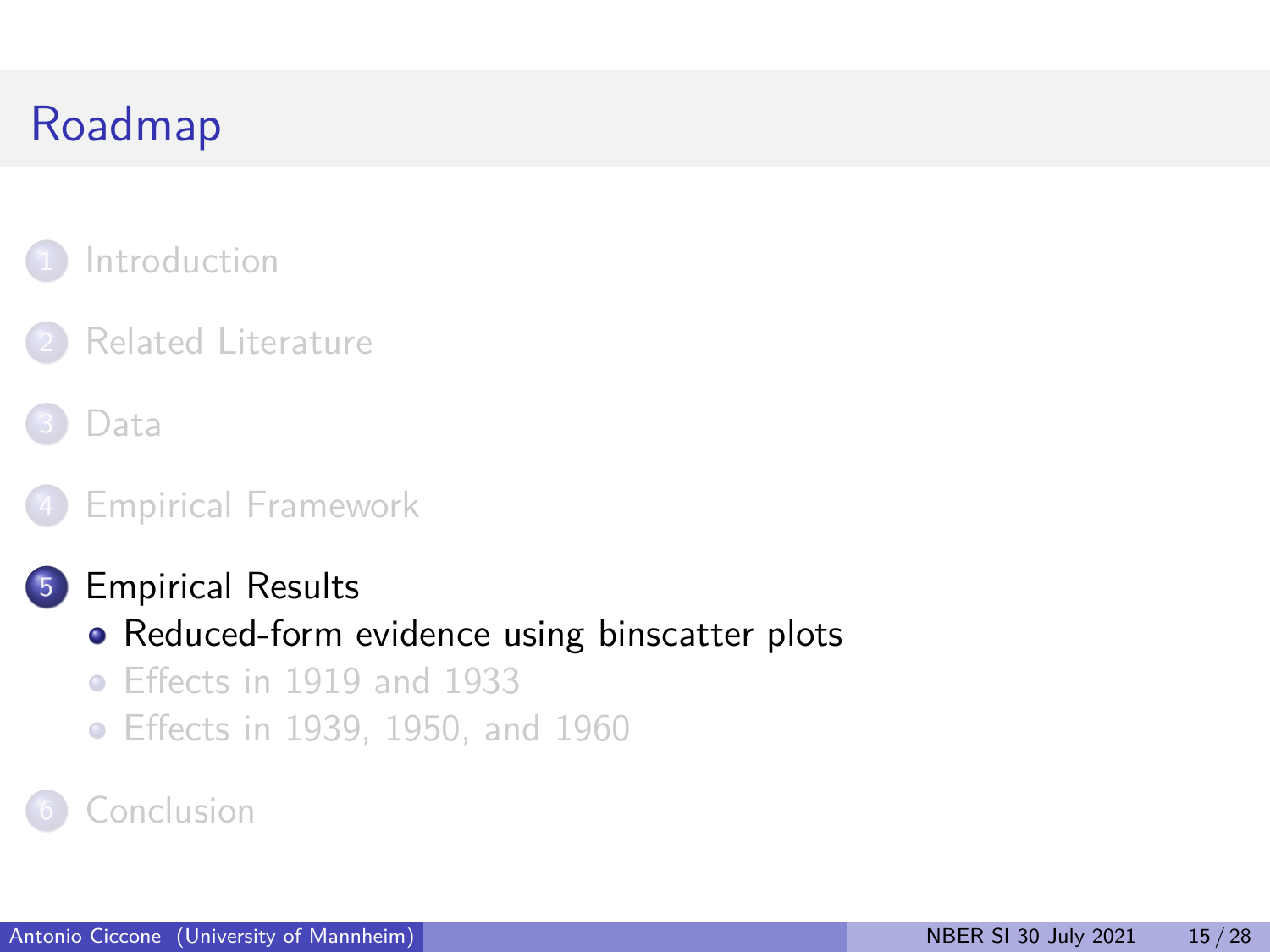[Reduced-form evidence using](#page-14-0)

Figure 1: Effect of WWI casualties on male population growth 1910-1919

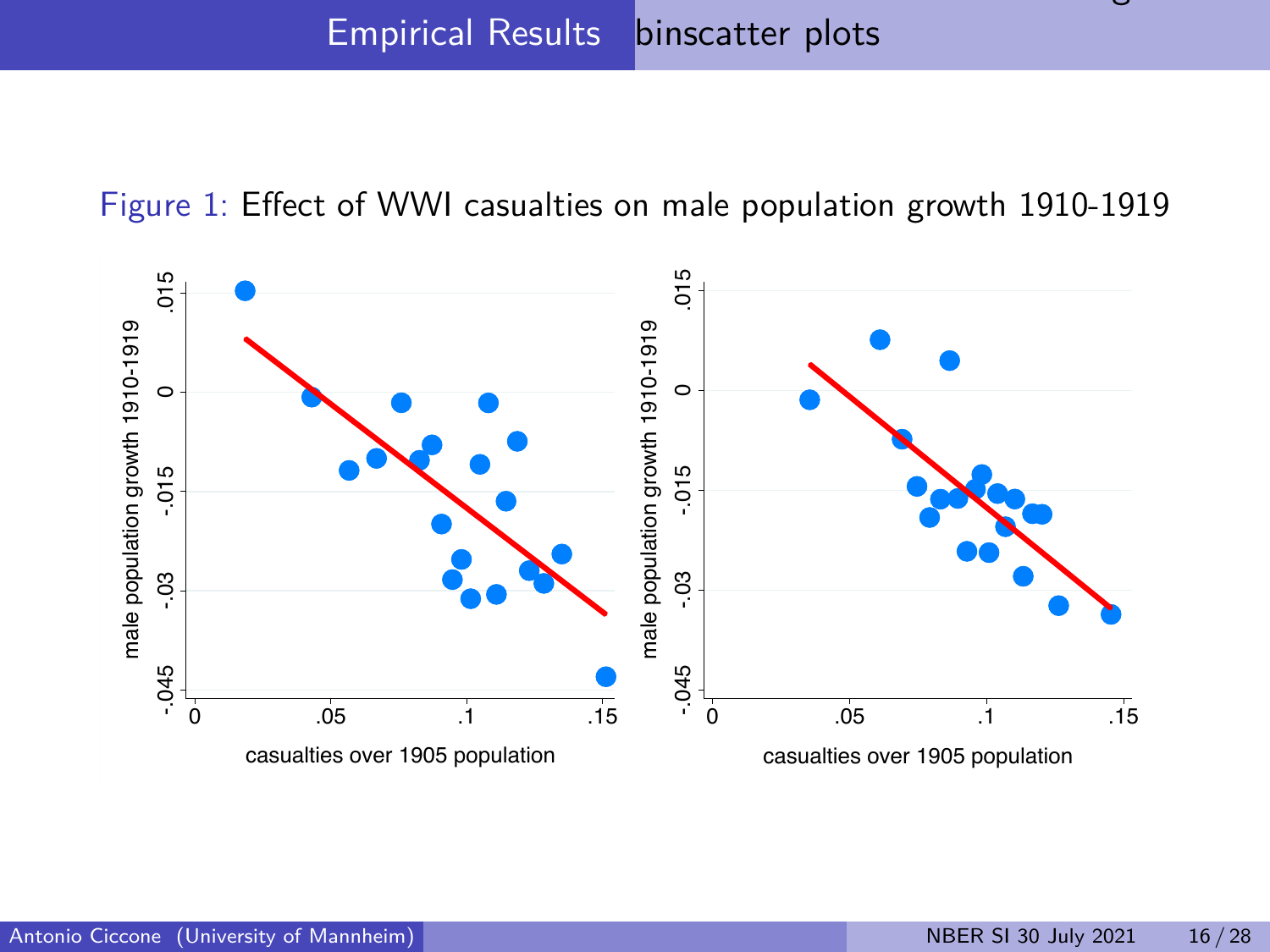[Reduced-form evidence using](#page-14-0)

Figure 2: Effect of WWI casualties on male population growth 1900-1910

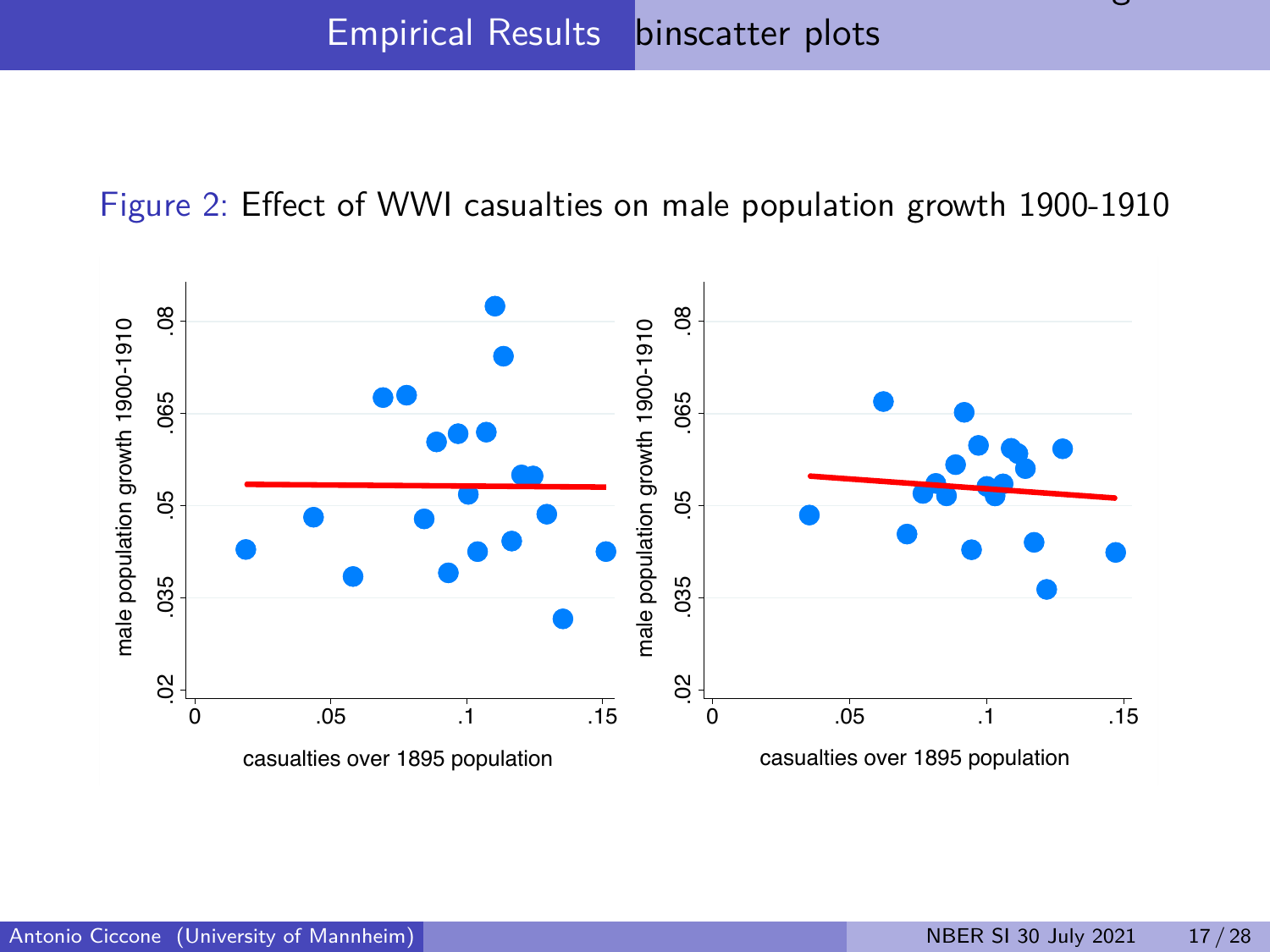[Reduced-form evidence using](#page-14-0)

#### Figure 3: Effect of WWI casualties on male population growth 1910-1933

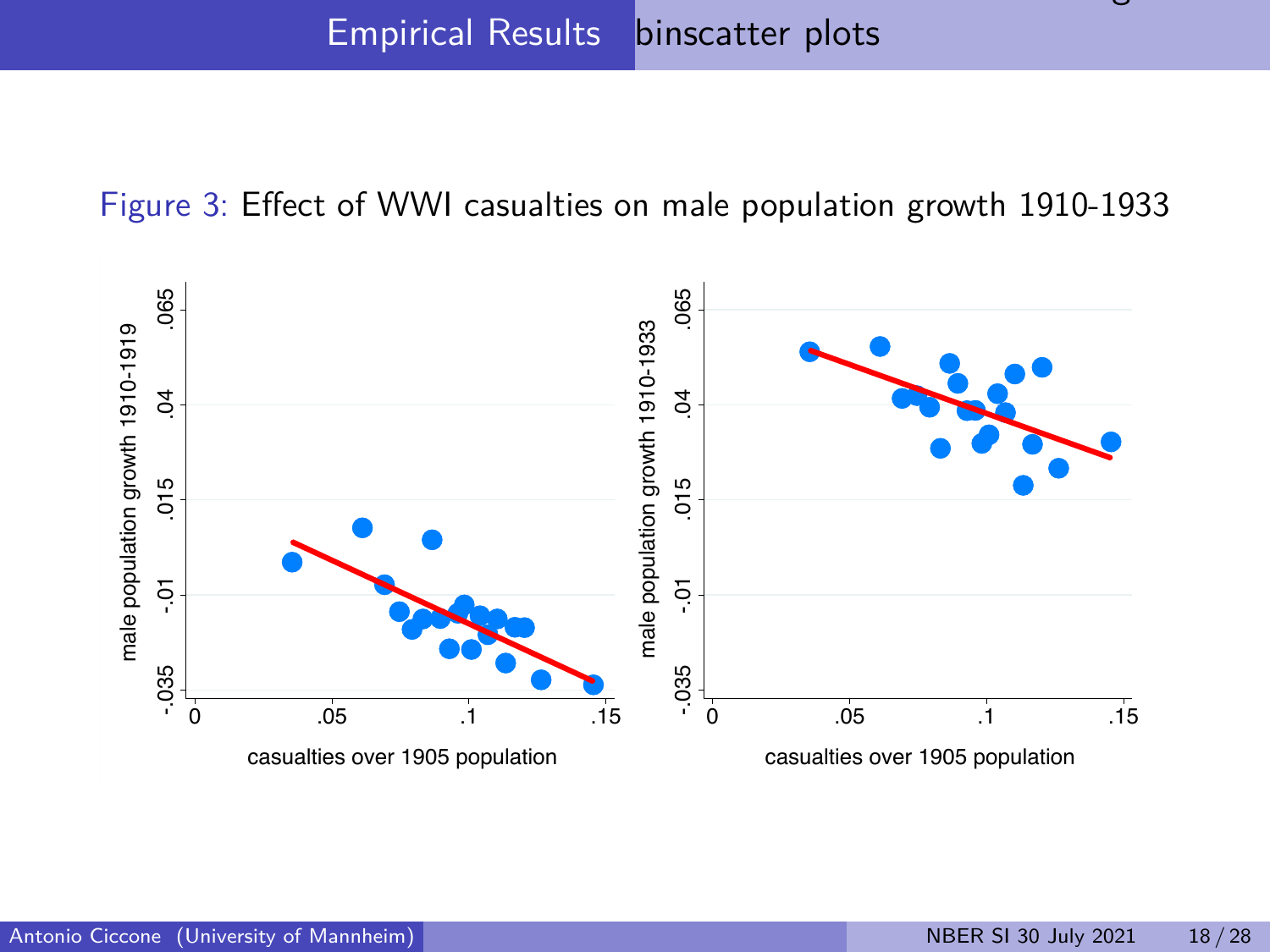### <span id="page-18-0"></span>**[Introduction](#page-1-0)**

### [Related Literature](#page-3-0)



#### 4 [Empirical Framework](#page-9-0)

#### 5 [Empirical Results](#page-13-0)

- [Reduced-form evidence using binscatter plots](#page-14-0)
- [Effects in 1919 and 1933](#page-18-0)
- [Effects in 1939, 1950, and 1960](#page-22-0)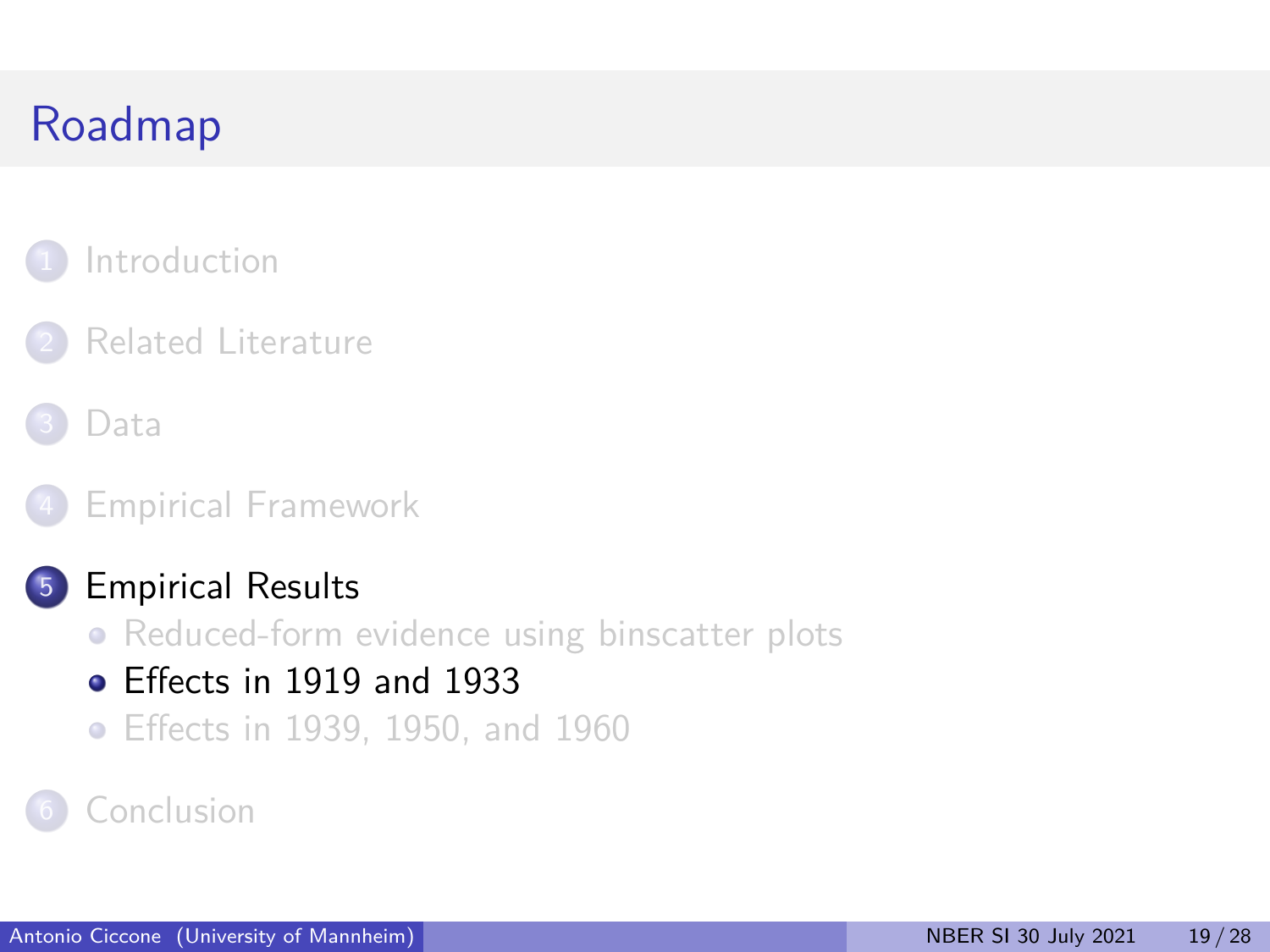Figure 4: Male Population Growth 1910-1919

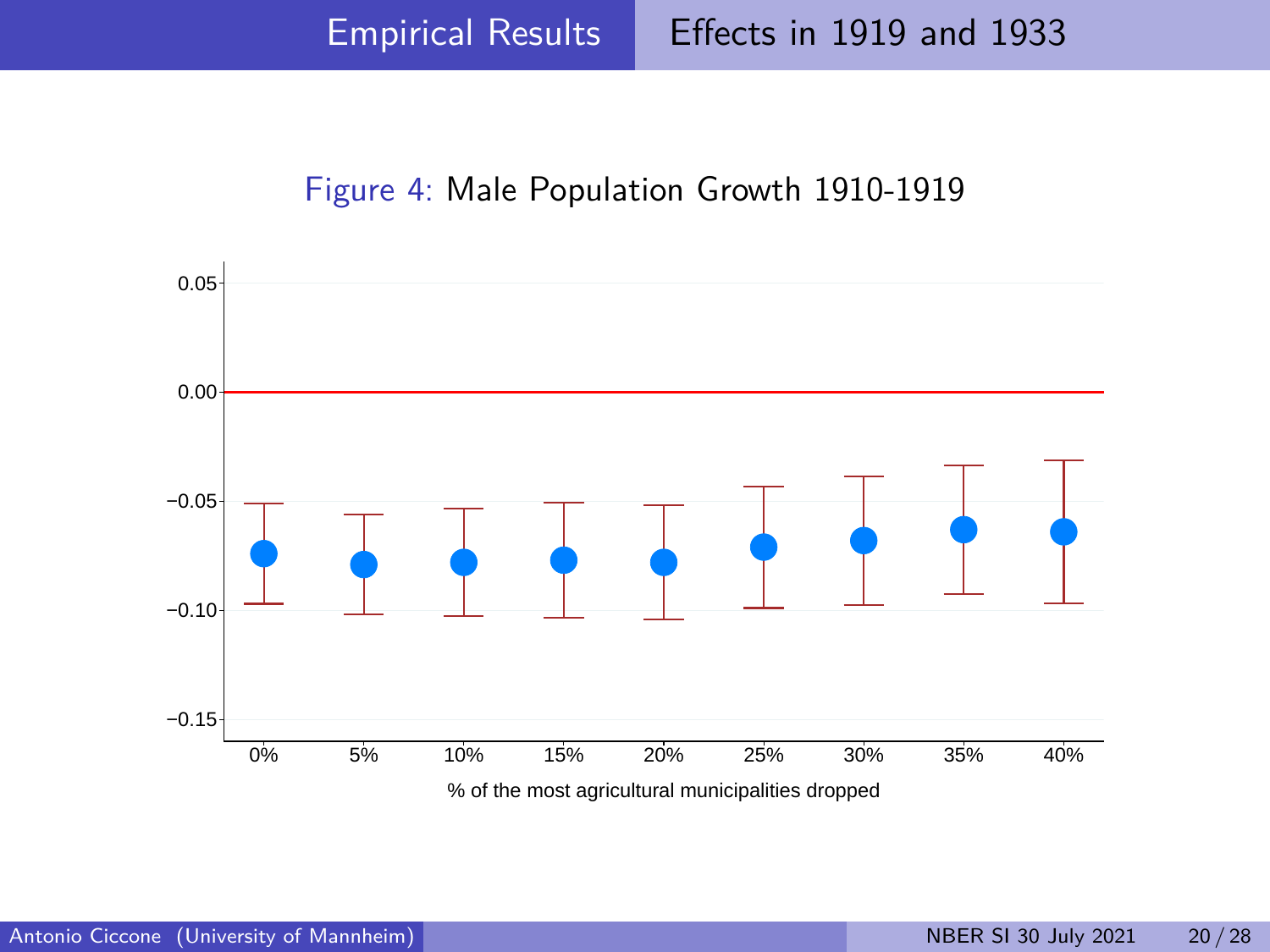Figure 5: Male Population Growth to 1933

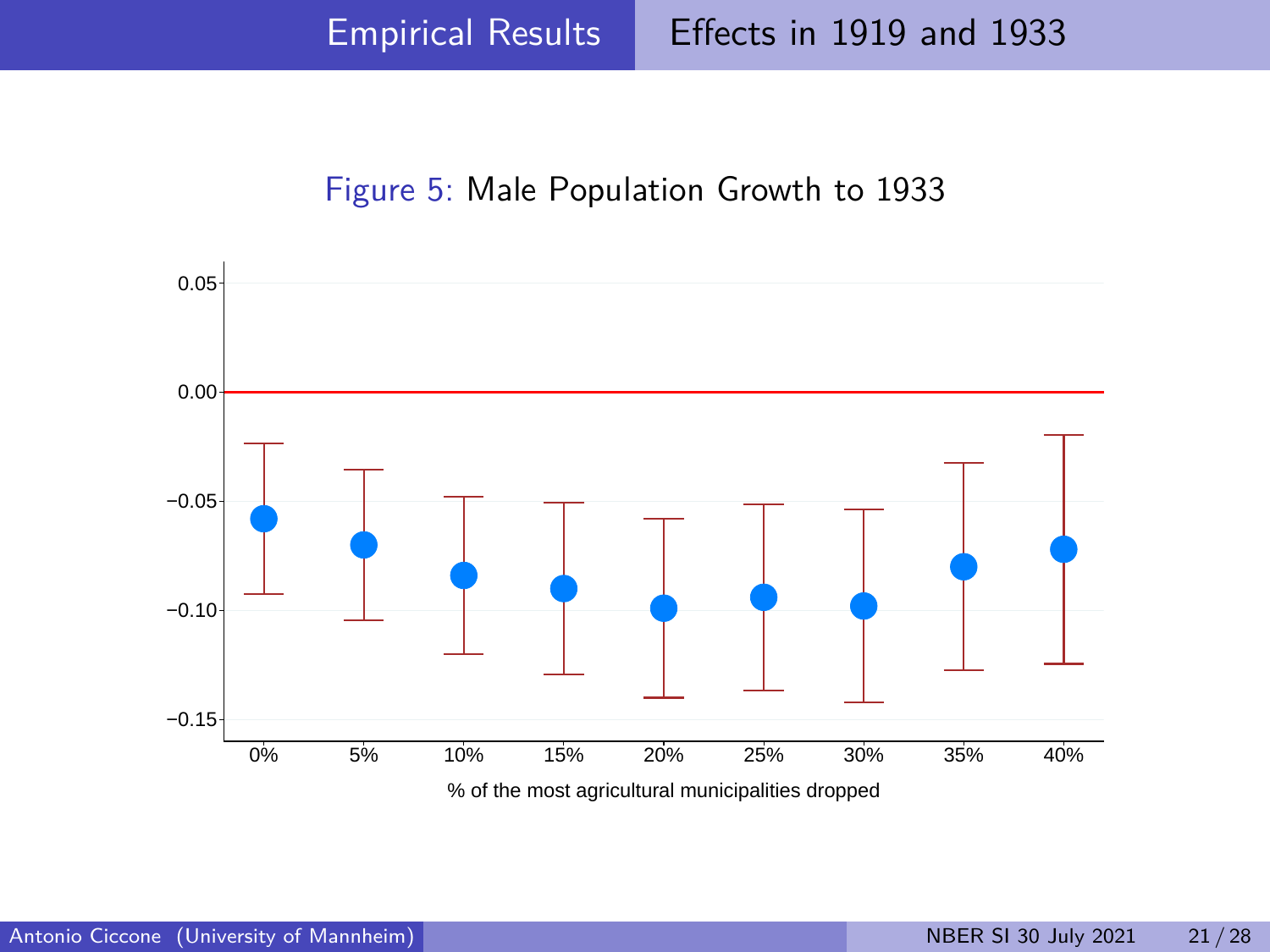#### Figure 6: Persistence to 1933



% of the most agricultural municipalities dropped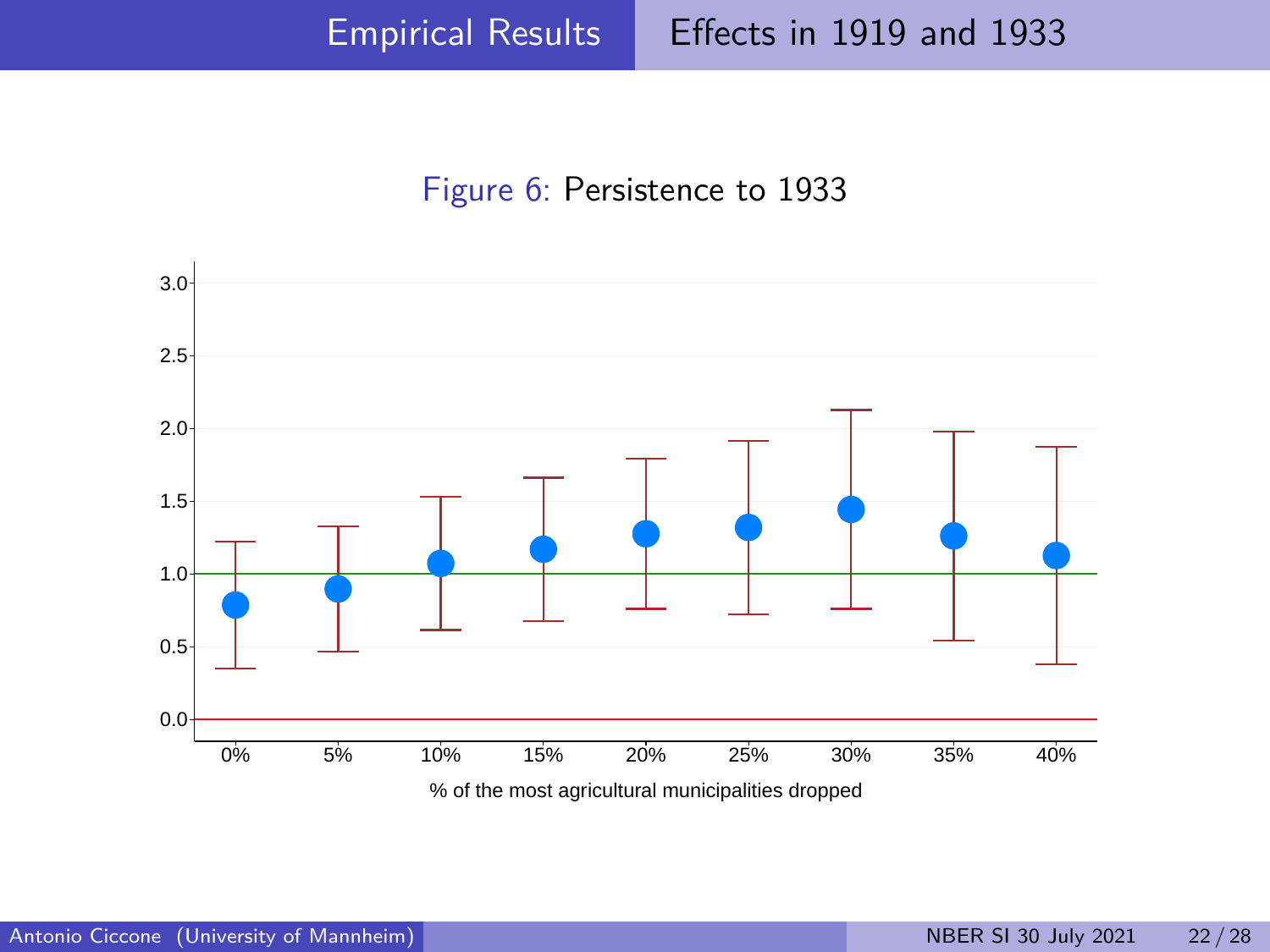### <span id="page-22-0"></span>**[Introduction](#page-1-0)**

### [Related Literature](#page-3-0)

[Data](#page-5-0)

#### 4 [Empirical Framework](#page-9-0)

### 5 [Empirical Results](#page-13-0)

- [Reduced-form evidence using binscatter plots](#page-14-0)
- [Effects in 1919 and 1933](#page-18-0)
- [Effects in 1939, 1950, and 1960](#page-22-0)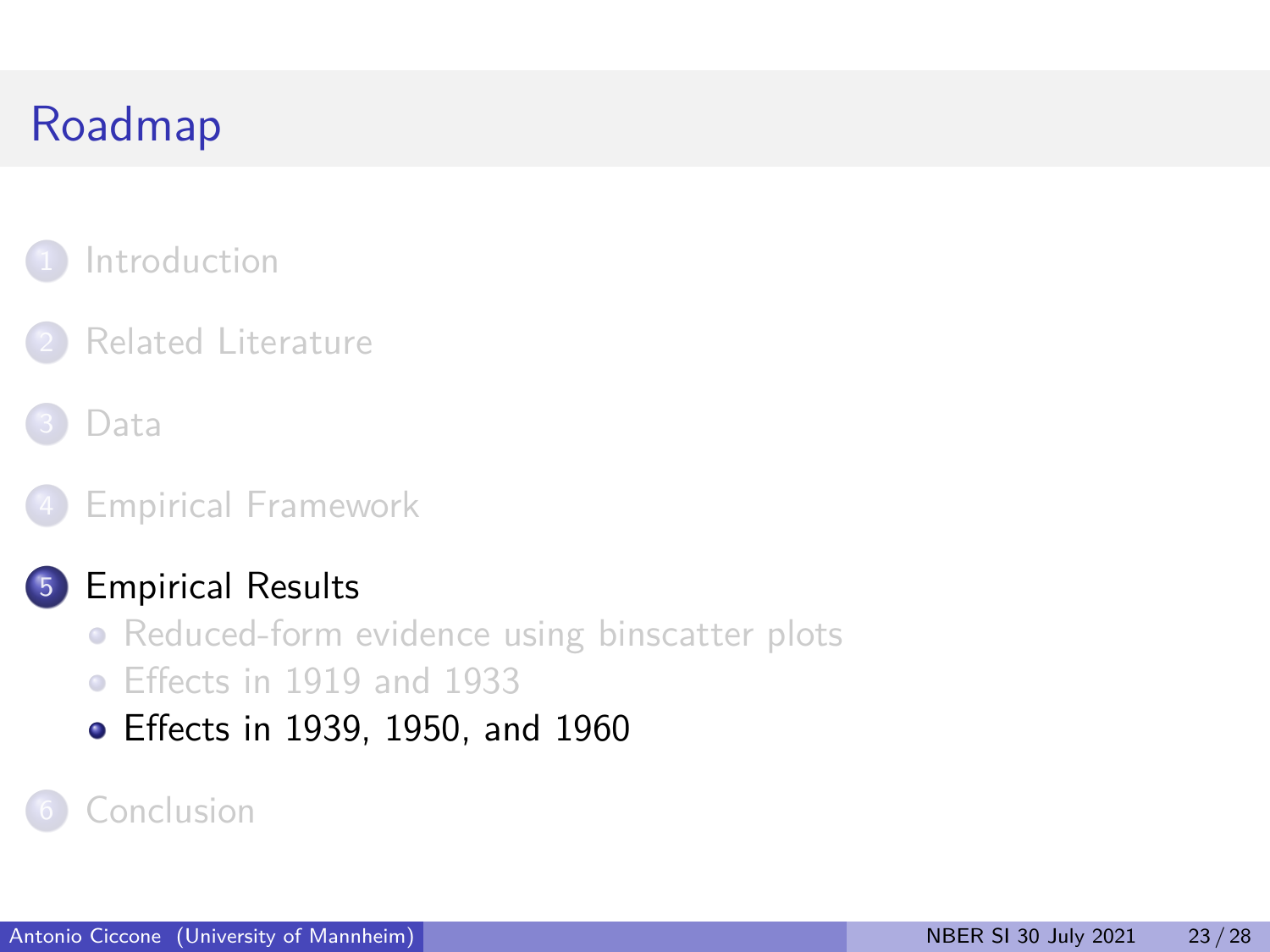#### Figure 7: Male population growth to 1939

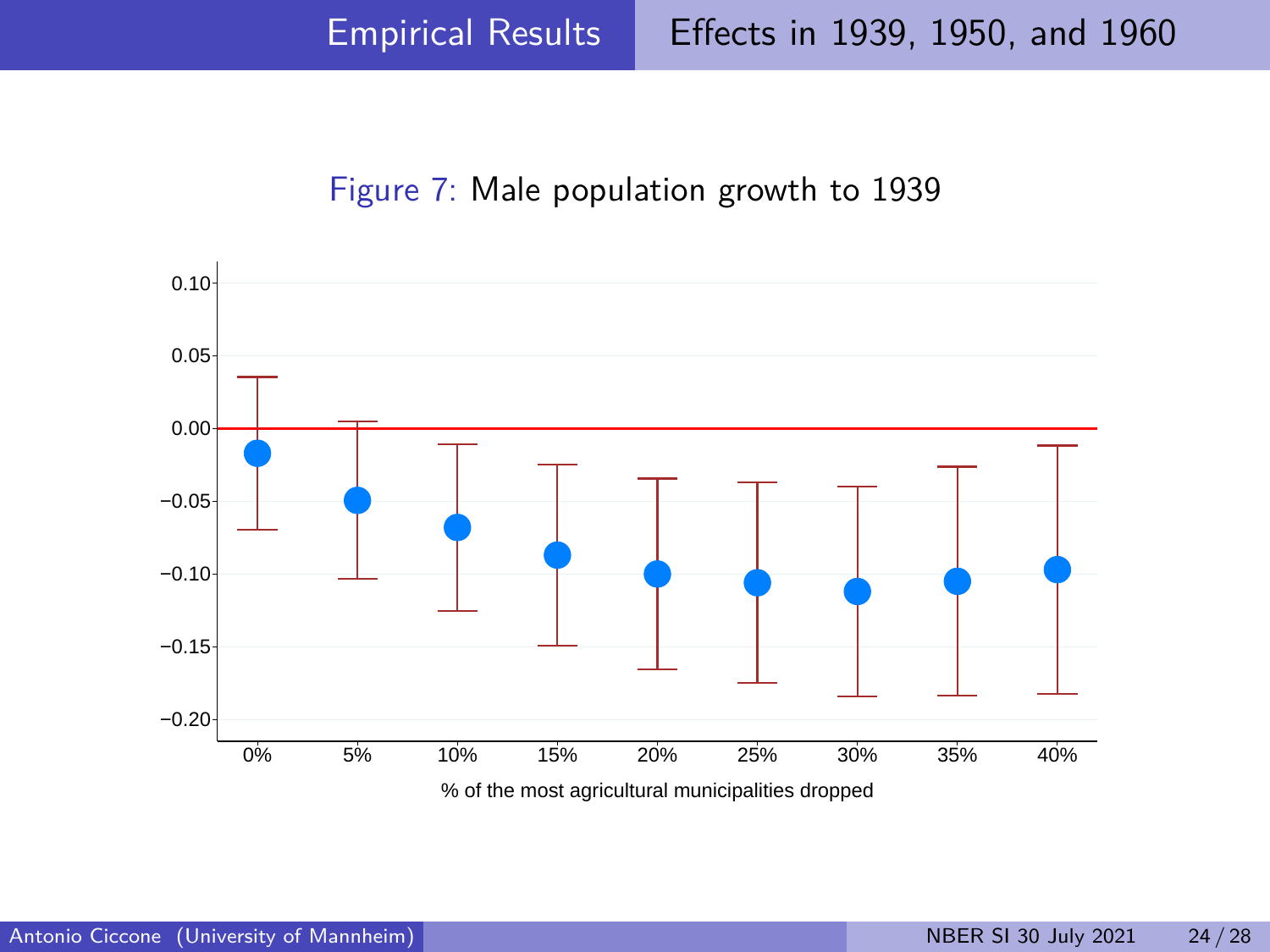Figure 8: Male and female population growth to 1950

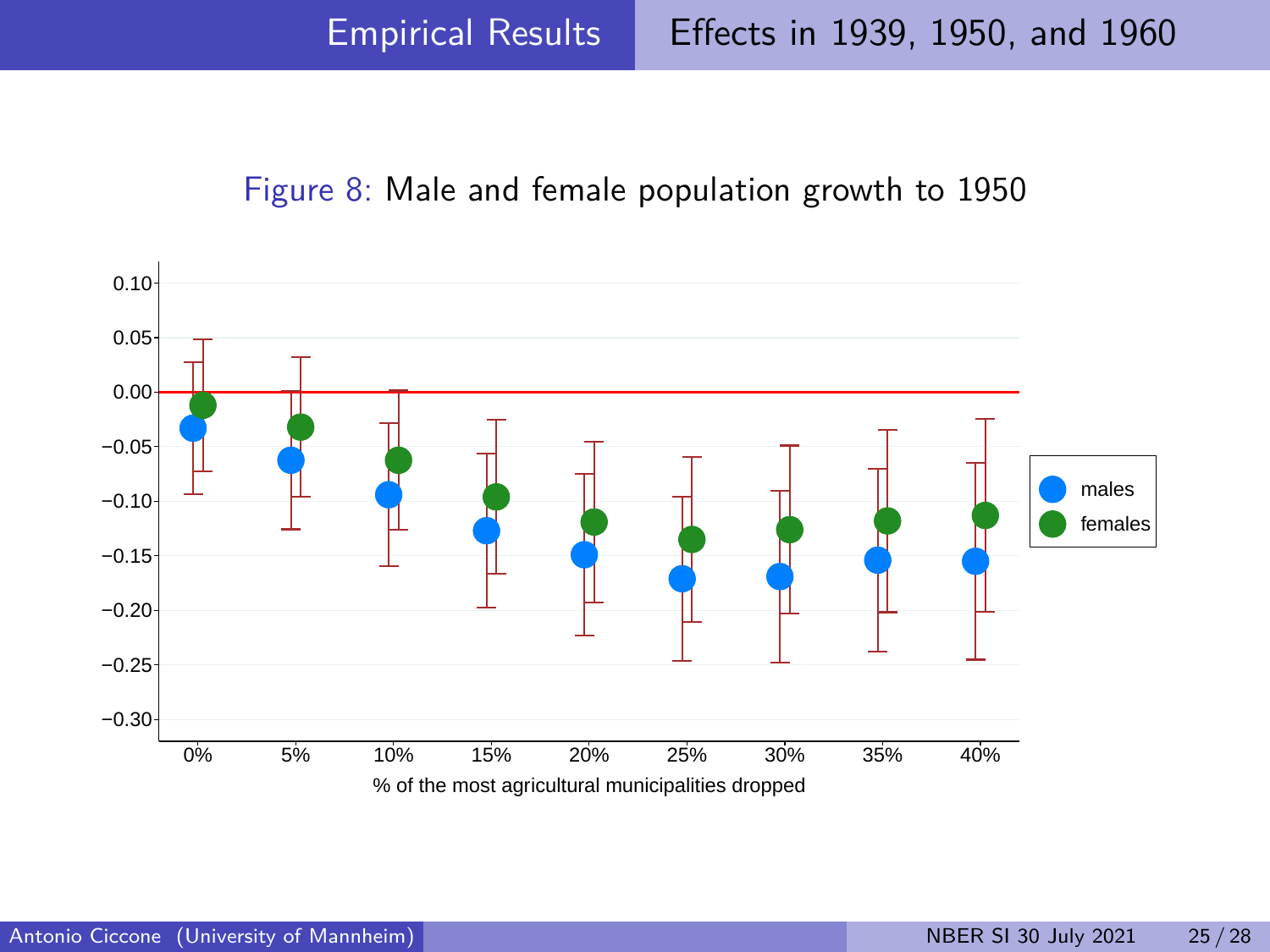#### Figure 9: Male and female population growth to 1960

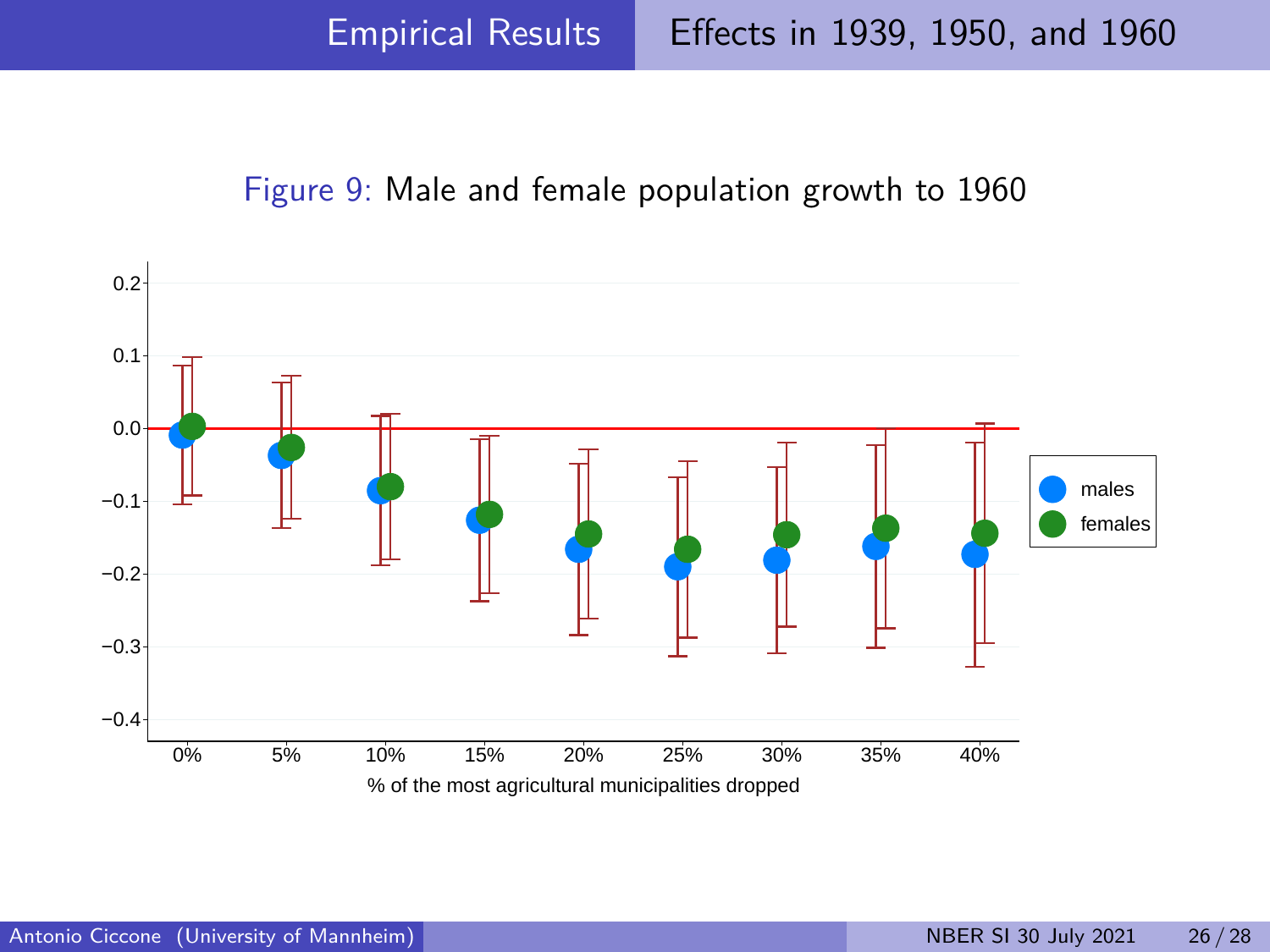### <span id="page-26-0"></span>**[Introduction](#page-1-0)**



#### [Data](#page-5-0)

4 [Empirical Framework](#page-9-0)

### 5 [Empirical Results](#page-13-0)